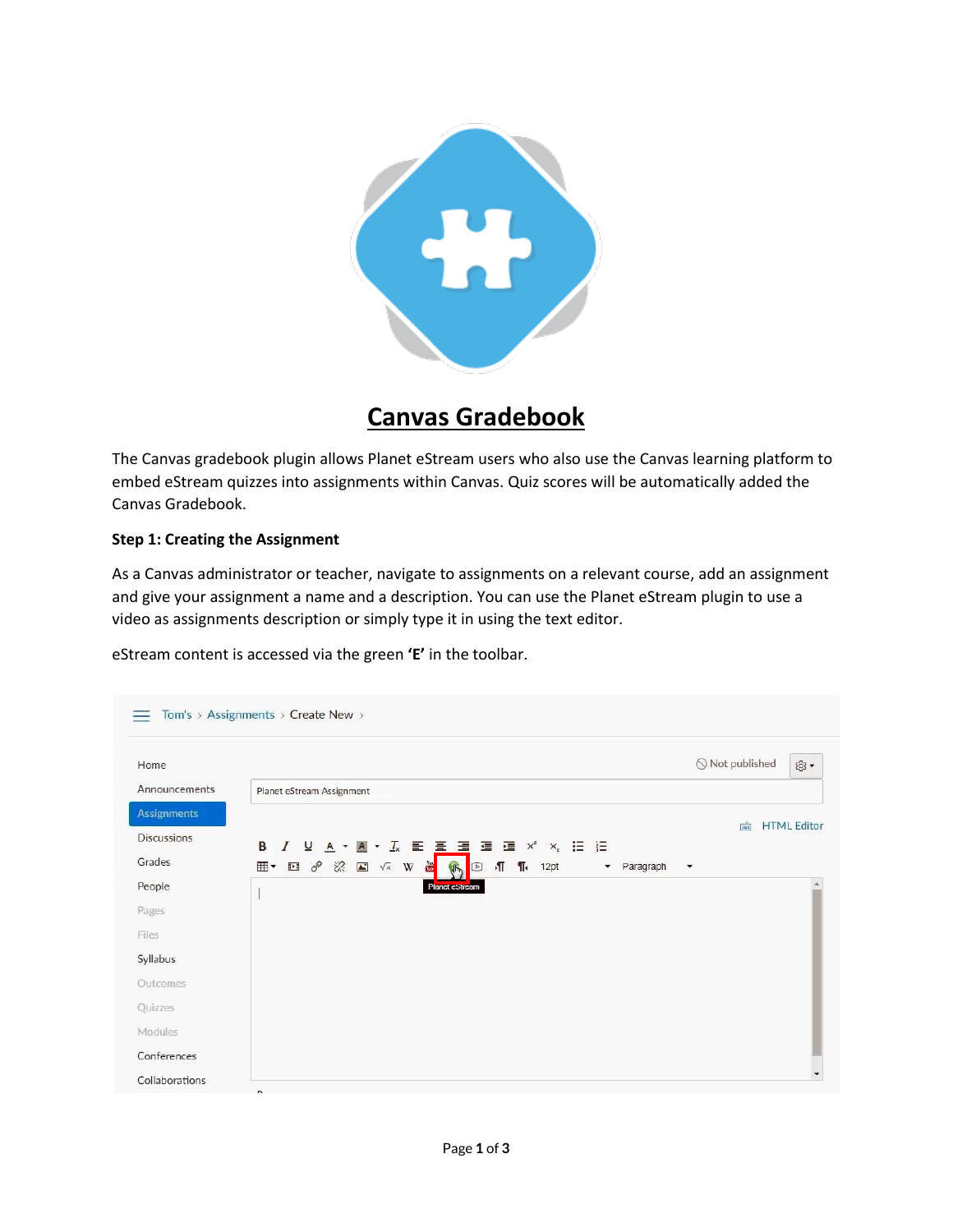Next, set the assignment points as 100 and show the grade as a percentage. You can then add a submission type, which for Planet eStream quizzes will be **External Tool**. Select **Find** and then select **Planet eStream**.

| Assignment group | Assignments<br>$\blacktriangledown$                       |
|------------------|-----------------------------------------------------------|
| Display grade as | Percentage<br>▼                                           |
|                  | Do not count this assignment towards the final grade<br>œ |
| Submission type  | External tool                                             |
|                  | <b>External Tool Options</b>                              |
|                  | Enter or find an external tool URL                        |
|                  | 8<br>Find<br>https://sales.planetestream.org/Embed.       |
|                  | Load this tool in a new tab<br>┌                          |

You can then search for quizzes on your Planet eStream site and select the quiz to add it the assignment.



Finally, add the due date and who the assignment is applicable to. Then, select **Publish**.